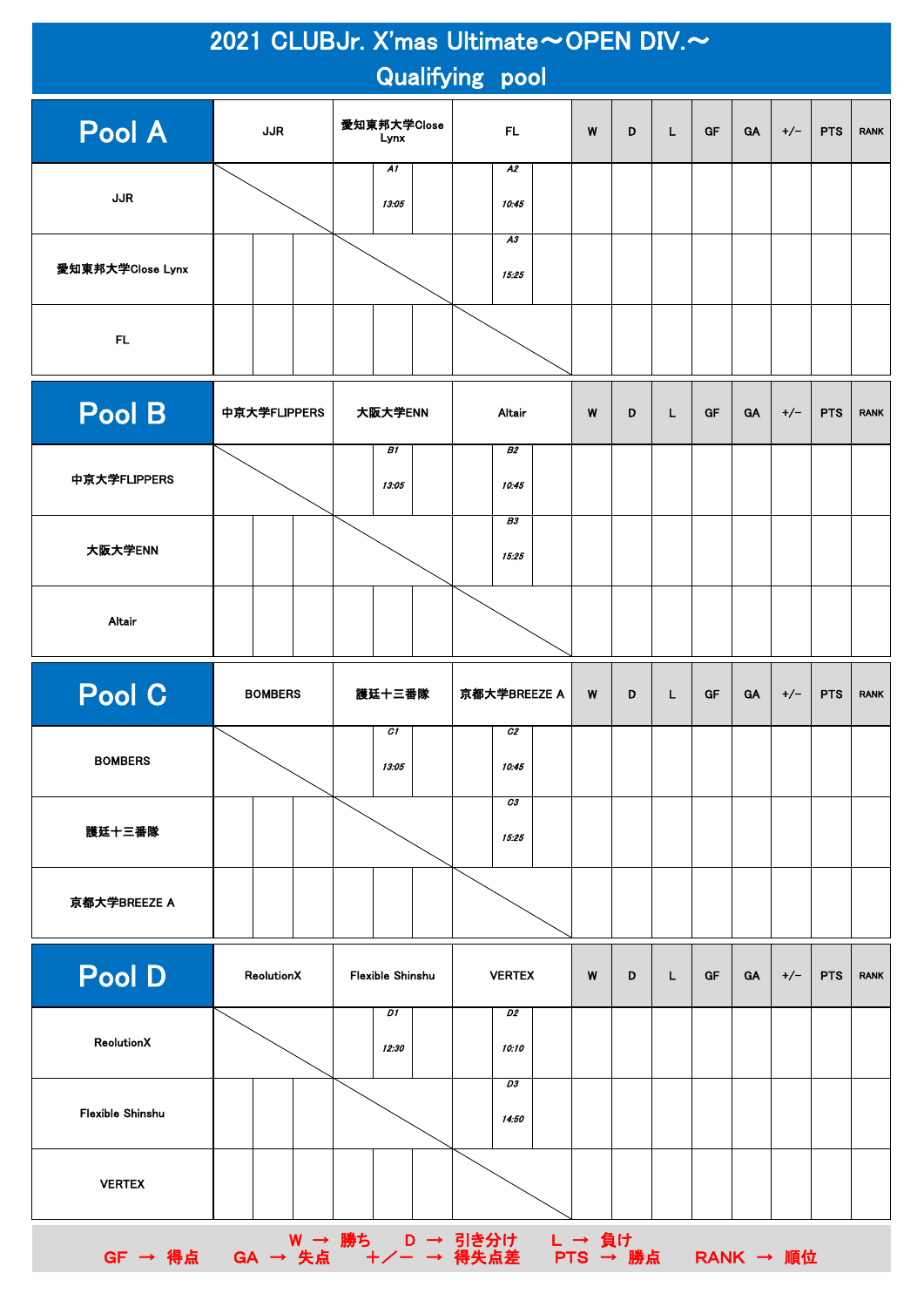| 2021 CLUBJr. X'mas Ultimate~OPEN DIV.~<br><b>Qualifying pool</b> |                     |                  |                |   |   |   |           |           |       |            |             |
|------------------------------------------------------------------|---------------------|------------------|----------------|---|---|---|-----------|-----------|-------|------------|-------------|
| Pool E                                                           | 中部大学ブレイブス           | Rudolph          | <b>HIASOBI</b> | W | D | L | GF        | GA        | $+/-$ | <b>PTS</b> | <b>RANK</b> |
| 中部大学ブレイブス                                                        |                     | E1<br>12:30      | E2<br>10:10    |   |   |   |           |           |       |            |             |
| Rudolph                                                          |                     |                  | EЗ<br>14:50    |   |   |   |           |           |       |            |             |
| <b>HIASOBI</b>                                                   |                     |                  |                |   |   |   |           |           |       |            |             |
| Pool F                                                           | <b>DANDY LIONS</b>  | 京都大学BREEZE B     | <b>BJ</b>      | W | D | L | <b>GF</b> | <b>GA</b> | $+/-$ | <b>PTS</b> | <b>RANK</b> |
| <b>DANDY LIONS</b>                                               |                     | F1<br>12:30      | F2<br>10:10    |   |   |   |           |           |       |            |             |
| 京都大学BREEZE B                                                     |                     |                  | F3<br>14:50    |   |   |   |           |           |       |            |             |
| <b>BJ</b>                                                        |                     |                  |                |   |   |   |           |           |       |            |             |
|                                                                  |                     |                  |                |   |   |   |           |           |       |            |             |
| Pool G                                                           | <b>Killer Whale</b> | Supremus Shinshu | wisteria       | W | D | L | GF        | <b>GA</b> | $+/-$ | <b>PTS</b> | <b>RANK</b> |
| <b>Killer Whale</b>                                              |                     | G1<br>12:30      | G2<br>10:10    |   |   |   |           |           |       |            |             |
| Supremus Shinshu                                                 |                     |                  | GЗ<br>14:50    |   |   |   |           |           |       |            |             |
| wisteria                                                         |                     |                  |                |   |   |   |           |           |       |            |             |
| Pool H                                                           | SA                  | ピロピロオラウータン       | sprout         | W | D | L | <b>GF</b> | <b>GA</b> | $+/-$ | <b>PTS</b> | <b>RANK</b> |
| SA                                                               |                     | H<br>11:55       | H2<br>9:35     |   |   |   |           |           |       |            |             |
| ピロピロオラウータン                                                       |                     |                  | H3<br>14:15    |   |   |   |           |           |       |            |             |
| sprout                                                           |                     |                  |                |   |   |   |           |           |       |            |             |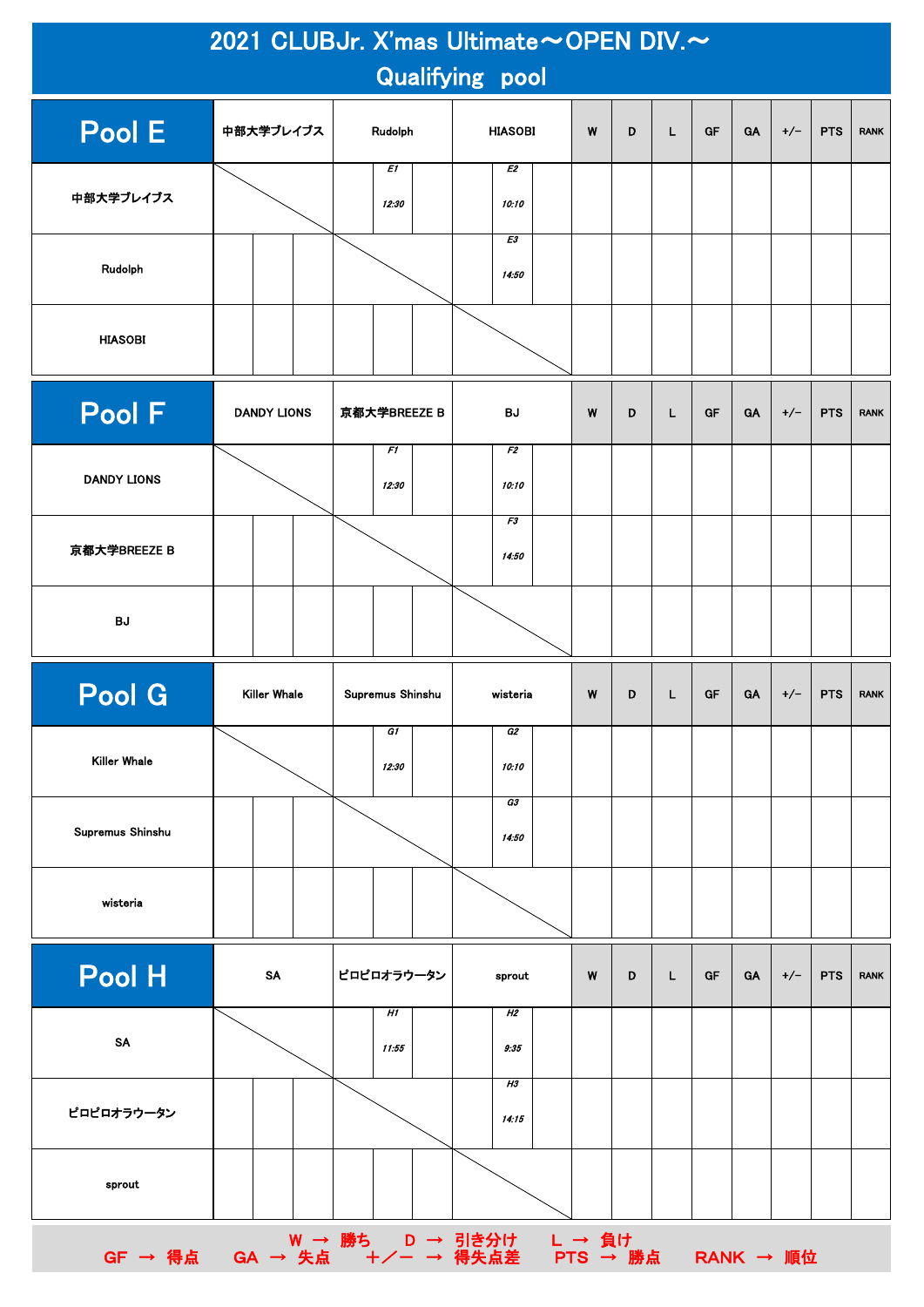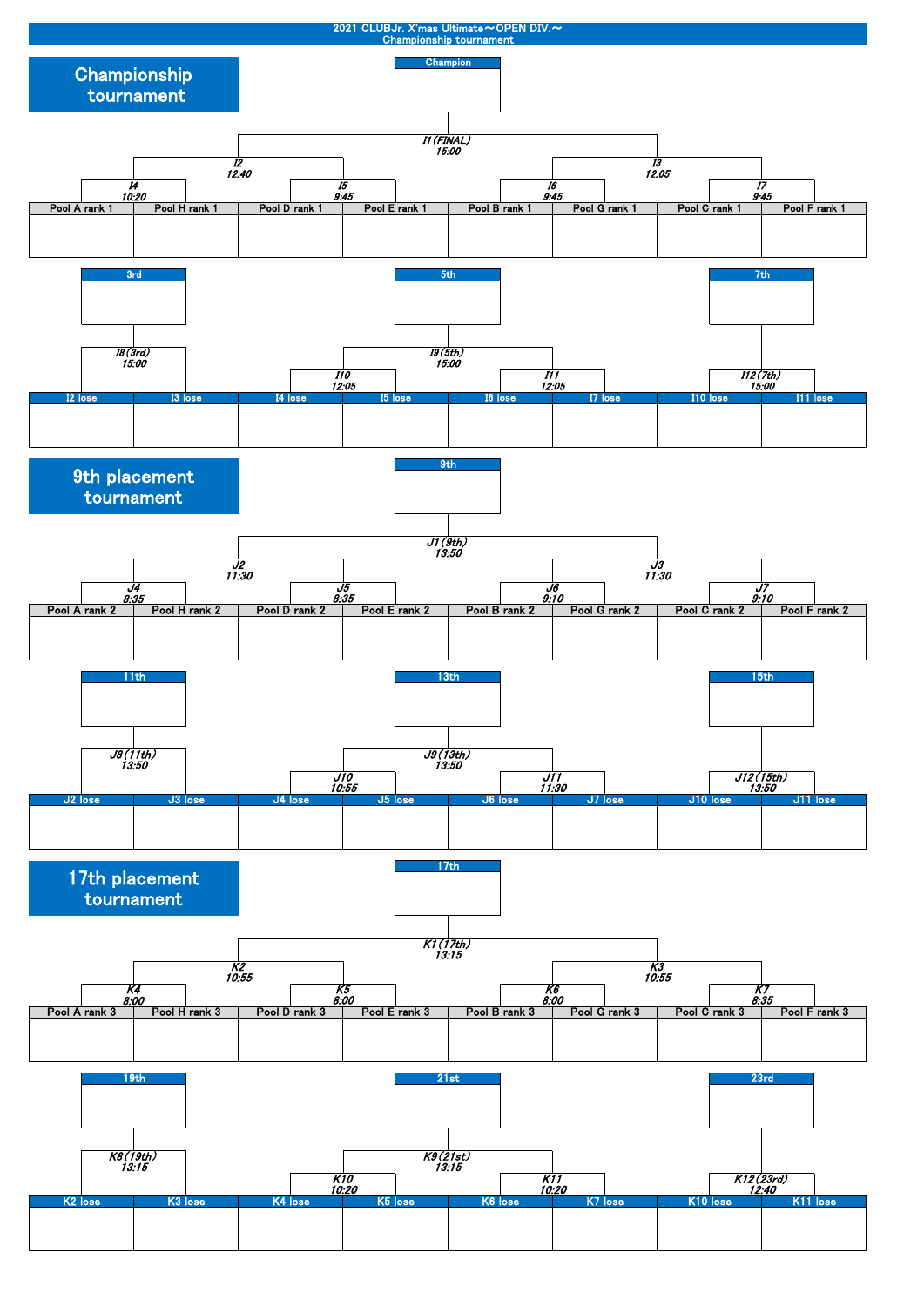## 2021 CLUBJr. X'mas Ultimate~WOMEN DIV.~ Qualifying pool

| <b>Pool L</b> | <b>ORCA</b> | 愛知大学NEXUS               | 大阪大学cerchio               | まじーず                    | W | D | L | GF | <b>GA</b> | $+/-$ | PTS   RANK |
|---------------|-------------|-------------------------|---------------------------|-------------------------|---|---|---|----|-----------|-------|------------|
| <b>ORCA</b>   |             | $\overline{H}$<br>14:15 | $\overline{L^2}$<br>11:55 | $\overline{L3}$<br>9:35 |   |   |   |    |           |       |            |
| 愛知大学NEXUS     |             |                         | L4<br>9:35                | L5<br>11:55             |   |   |   |    |           |       |            |
| 大阪大学cerchio   |             |                         |                           | L6<br>14.15             |   |   |   |    |           |       |            |
| まじーず          |             |                         |                           |                         |   |   |   |    |           |       |            |

| Pool M                      | 愛知淑徳大学<br><b>GARNET'S</b> | Jumble Japan | 中京大学Naughty<br>Kinds   | W | D | L | <b>GF</b> | <b>GA</b> | $+/-$ | <b>PTS</b> | <b>RANK</b> |
|-----------------------------|---------------------------|--------------|------------------------|---|---|---|-----------|-----------|-------|------------|-------------|
| 愛知淑徳大学<br><b>GARNET'S</b>   |                           | M1<br>11:20  | M <sub>2</sub><br>9:00 |   |   |   |           |           |       |            |             |
| Jumble Japan                |                           |              | M3<br>13:40            |   |   |   |           |           |       |            |             |
| 中京大学Naughty<br><b>Kinds</b> |                           |              |                        |   |   |   |           |           |       |            |             |

| Pool N     | 静岡大学 うわの空 | $\sqrt{5}$  | ジャンボリーズ     | W | D | L | <b>GF</b> | <b>GA</b> | $+/-$ | PTS | <b>RANK</b> |
|------------|-----------|-------------|-------------|---|---|---|-----------|-----------|-------|-----|-------------|
| 静岡大学 うわの空  |           | N1<br>11:20 | N2<br>9:00  |   |   |   |           |           |       |     |             |
| $\sqrt{5}$ |           |             | N3<br>13:40 |   |   |   |           |           |       |     |             |
| ジャンボリーズ    |           |             |             |   |   |   |           |           |       |     |             |
|            |           |             |             |   |   |   |           |           |       |     |             |

| Pool O                          | 名古屋大学<br>Blooms | 名古屋学芸大学<br>New Earth | 至学館大学Crocus                   | W | D | L | <b>GF</b>          | <b>GA</b> | $+/-$ | <b>PTS</b> | <b>RANK</b> |
|---------------------------------|-----------------|----------------------|-------------------------------|---|---|---|--------------------|-----------|-------|------------|-------------|
| 名古屋大学 Blooms                    |                 | 01<br>11:20          | 02<br>9:00                    |   |   |   |                    |           |       |            |             |
| 名古屋学芸大学 New∥<br>Earth           |                 |                      | 03<br>13:40                   |   |   |   |                    |           |       |            |             |
| 至学館大学Crocus                     |                 |                      |                               |   |   |   |                    |           |       |            |             |
| $GF \rightarrow \frac{4}{10}$ 点 |                 | GA → 失点              | W → 勝ち D → 引き分け<br>+/ー → 得失点差 |   |   |   | L → 負け<br>PTS → 勝点 |           |       |            | RANK → 順位   |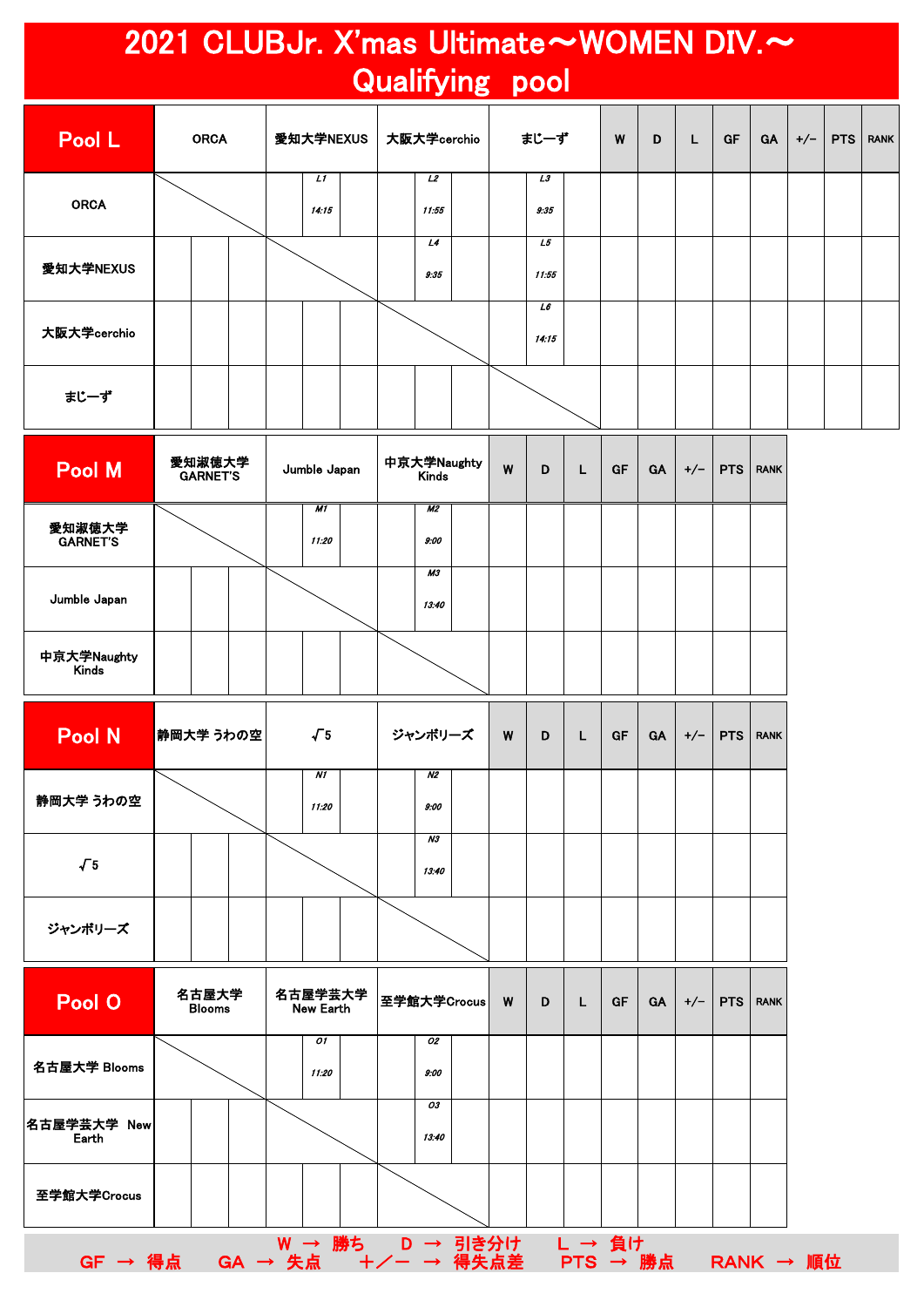| 2021 CLUBJr. X'mas Ultimate~WOMEN DIV.~<br><b>Temporary ranking</b> |                                                                                          |  |  |  |  |  |                          |    |  |  |  |  |
|---------------------------------------------------------------------|------------------------------------------------------------------------------------------|--|--|--|--|--|--------------------------|----|--|--|--|--|
|                                                                     | Temporary<br>$+/-$<br>Pool RANK<br><b>PTS</b><br>GF<br>GA<br><b>TEAM NAME</b><br>ranking |  |  |  |  |  |                          |    |  |  |  |  |
| Pool L                                                              |                                                                                          |  |  |  |  |  |                          |    |  |  |  |  |
| Pool M                                                              | R<br>$\mathbf a$<br>n                                                                    |  |  |  |  |  | 1<br>s                   |    |  |  |  |  |
| Pool N                                                              | k<br>$\mathbf{1}$                                                                        |  |  |  |  |  | 4                        |    |  |  |  |  |
| Pool O                                                              |                                                                                          |  |  |  |  |  |                          |    |  |  |  |  |
| Pool L                                                              |                                                                                          |  |  |  |  |  |                          |    |  |  |  |  |
| Pool M                                                              | ${\sf R}$<br>$\bf a$<br>n                                                                |  |  |  |  |  | 5<br>S                   |    |  |  |  |  |
| Pool N                                                              | $\mathbf k$<br>$\mathbf{2}$                                                              |  |  |  |  |  | $\pmb{8}$                |    |  |  |  |  |
| Pool O                                                              |                                                                                          |  |  |  |  |  |                          |    |  |  |  |  |
| Pool L                                                              |                                                                                          |  |  |  |  |  |                          |    |  |  |  |  |
| Pool M                                                              | R<br>$\mathbf a$<br>n                                                                    |  |  |  |  |  | 9<br>$\pmb{\zeta}$       |    |  |  |  |  |
| Pool N                                                              | $\sf k$<br>$\bf{3}$                                                                      |  |  |  |  |  | 1<br>$\boldsymbol{2}$    |    |  |  |  |  |
| Pool O                                                              |                                                                                          |  |  |  |  |  |                          |    |  |  |  |  |
| Pool L                                                              | $\overline{\mathbf{4}}$                                                                  |  |  |  |  |  | $\mathbf{I}$<br>$\bf{3}$ | 13 |  |  |  |  |

□仮順位決定方法□

・Pool試合結果を反映し、行った試合数で各ポイント(PTS・+/-・GF・GA)を割る。

・Pool内順位が同じ順位で決定する。

①:PTS(勝ち点)の多いチームを上位とする。

②:①で決定しない場合、+/-(得失点差)の多いチームを上位とする。

③:②で決定しない場合、GF(得点)の多いチームを上位とする。

④:③で決定しない場合、GA(失点)の少ないチームを上位とする。

⑤:④で決定しない場合、事務局の抽選で決定する。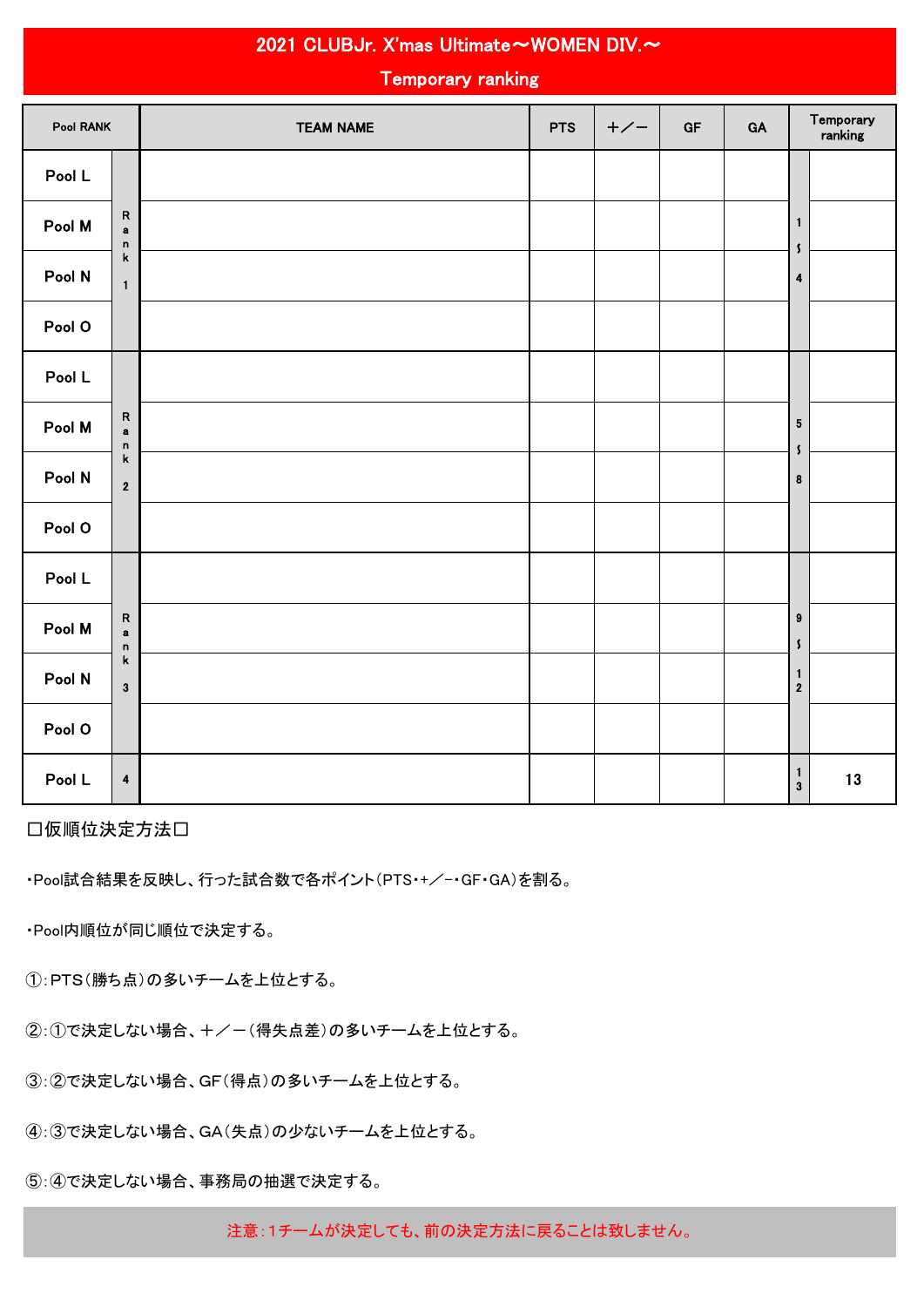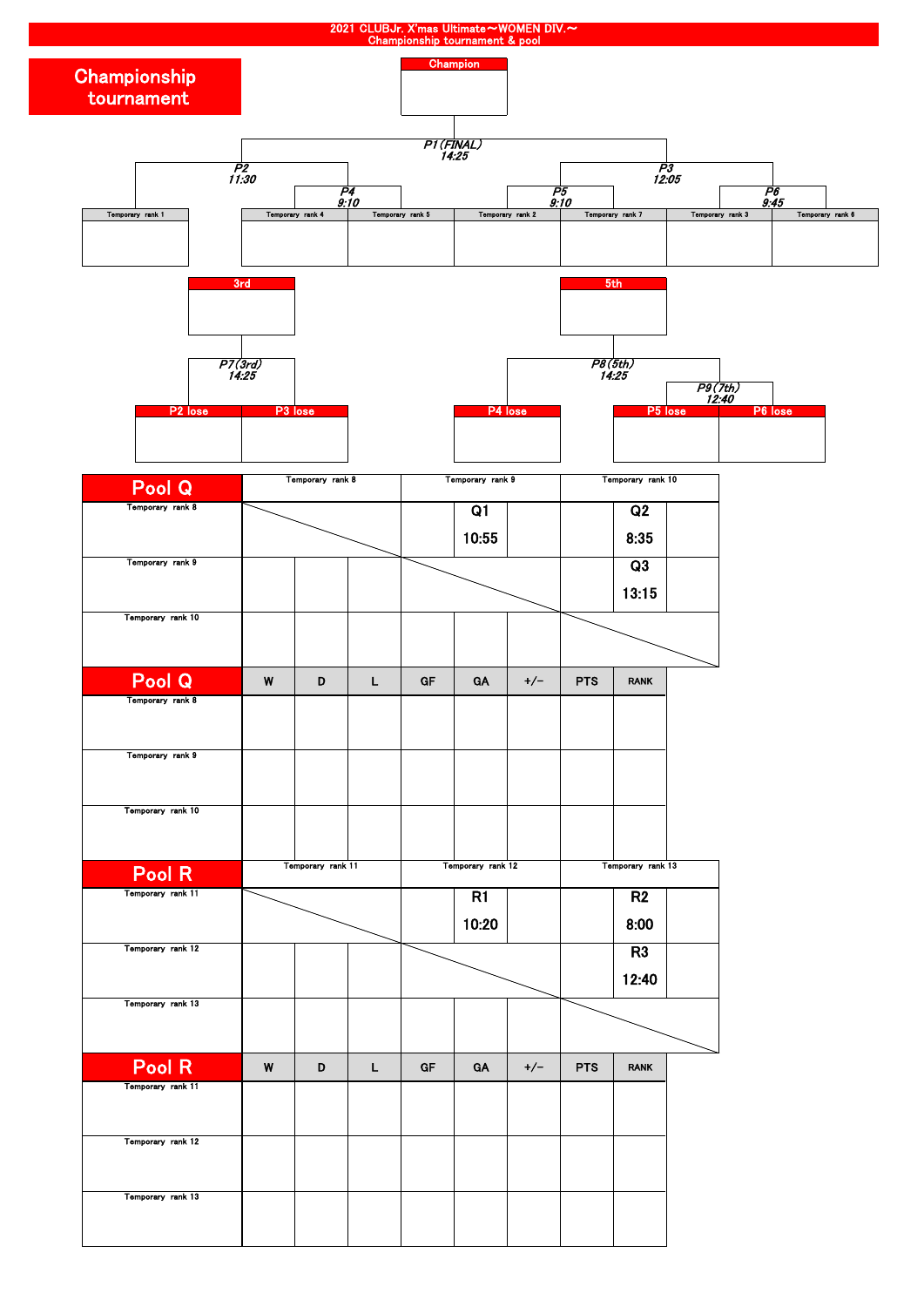|                      |       |                     | 2021 CLUBJr. X'mas Ultimate |                          |                     |
|----------------------|-------|---------------------|-----------------------------|--------------------------|---------------------|
|                      |       |                     | <b>Schedule Day1</b>        |                          |                     |
|                      |       | Field1              | Field <sub>2</sub>          | Field3                   | Field4              |
|                      | 7:30  | Pool M              | Pool N                      | 受付/検温                    | Pool O              |
|                      |       | 愛知淑徳大学GARNET'S      | 静岡大学 うわの空                   |                          | 名古屋大学 Blooms        |
| $\mathbf{1}$         | 9:00  | M <sub>2</sub>      | N <sub>2</sub>              |                          | 02                  |
|                      |       | Pool M              | Pool N                      |                          | Pool O              |
|                      |       | 中京大学Naughty Kinds   | ジャンボリーズ                     |                          | 至学館大学Crocus         |
|                      |       | Pool L              |                             | Pool H                   | Pool I              |
|                      |       | <b>ORCA</b>         |                             | <b>SA</b>                | 愛知大学NEXUS           |
| $\mathbf{2}$         | 9:35  | L3<br>Pool L        |                             | H <sub>2</sub><br>Pool H | L4<br>Pool          |
|                      |       | まじーず                |                             | sprout                   | 大阪大学cerchio         |
|                      |       | Pool D              | Pool E                      | Pool F                   | Pool G              |
|                      |       | ReolutionX          | 中部大学ブレイブス                   | <b>DANDY LIONS</b>       | <b>Killer Whale</b> |
| 3                    | 10:10 | D2                  | E2                          | F <sub>2</sub>           | G2                  |
|                      |       | Pool D              | Pool E                      | Pool F                   | Pool G              |
|                      |       | <b>VERTEX</b>       | <b>HIASOBI</b>              | <b>BJ</b>                | wisteria            |
|                      |       | Pool A              | Pool B                      | Pool C                   |                     |
|                      |       | <b>JJR</b>          | 中京大学FLIPPERS                | <b>BOMBERS</b>           |                     |
| $\blacktriangleleft$ | 10:45 | A2<br>Pool A        | B <sub>2</sub><br>Pool B    | C <sub>2</sub><br>Pool C |                     |
|                      |       | FL.                 | Altair                      | 京都大学BREEZE A             |                     |
|                      |       | Pool M              | Pool N                      |                          | Pool O              |
|                      |       | 愛知淑徳大学GARNET'S      | 静岡大学 うわの空                   |                          | 名古屋大学 Blooms        |
| 5                    | 11:20 | M1                  | N1                          |                          | 01                  |
|                      |       | Pool M              | Pool N                      |                          | Pool O              |
|                      |       | Jumble Japan        | $\sqrt{5}$                  |                          | 名古屋学芸大学 New Earth   |
|                      |       | Pool L              |                             | Pool H                   | Pool L              |
|                      |       | <b>ORCA</b>         |                             | <b>SA</b>                | 愛知大学NEXUS           |
| 6                    | 11:55 | L2<br>Pool L        |                             | H1<br>Pool H             | L5<br>Pool I        |
|                      |       | 大阪大学cerchio         |                             | ピロピロオラウータン               | まじーず                |
|                      |       | Pool D              | Pool E                      | Pool F                   | Pool G              |
|                      |       | ReolutionX          | 中部大学ブレイブス                   | <b>DANDY LIONS</b>       | <b>Killer Whale</b> |
| 7                    | 12:30 | D1                  | E1                          | F1                       | G1                  |
|                      |       | Pool D              | Pool E                      | Pool F                   | Pool G              |
|                      |       | Flexible Shinshu    | Rudolph                     | 京都大学BREEZE B             | Supremus Shinshu    |
|                      |       | Pool A              | Pool B                      | Pool C                   |                     |
|                      |       | <b>JJR</b>          | 中京大学FLIPPERS                | <b>BOMBERS</b>           |                     |
| 8                    | 13:05 | A1<br>Pool A        | B1<br>Pool B                | CI<br>Pool C             |                     |
|                      |       | 愛知東邦大学Close Lynx    | 大阪大学ENN                     | 護廷十三番隊                   |                     |
|                      |       | Pool M              | Pool N                      |                          | Pool O              |
|                      |       | Jumble Japan        | $\sqrt{5}$                  |                          | 名古屋学芸大学 New Earth   |
| 9                    | 13:40 | M <sub>3</sub>      | N <sub>3</sub>              |                          | 03                  |
|                      |       | Pool M              | Pool N                      |                          | Pool O              |
|                      |       | 中京大学Naughty Kinds   | ジャンボリーズ                     |                          | 至学館大学Crocus         |
|                      |       | Pool L              |                             | Pool H                   | Pool L              |
|                      |       | <b>ORCA</b>         |                             | ピロピロオラウータン               | 大阪大学cerchio         |
| 10                   | 14:15 | L1<br>Pool L        |                             | H <sub>3</sub><br>Pool H | L6<br>Pool L        |
|                      |       | 愛知大学NEXUS           |                             | sprout                   | まじーず                |
|                      |       | Pool D              | Pool E                      | Pool F                   | Pool G              |
|                      |       | Flexible Shinshu    | Rudolph                     | 京都大学BREEZE B             | Supremus Shinshu    |
| 11                   | 14:50 | $\overline{D3}$     | E3                          | F3                       | G3                  |
|                      |       | Pool D              | Pool E                      | Pool F                   | Pool G              |
|                      |       | <b>VERTEX</b>       | <b>HIASOBI</b>              | <b>BJ</b>                | wisteria            |
|                      |       | Pool A              | Pool B                      | Pool C                   |                     |
|                      |       | 愛知東邦大学Close Lynx    | 大阪大学ENN                     | 護廷十三番隊                   |                     |
| 12 <sub>2</sub>      | 15:25 | A3<br><u>Pool A</u> | B3<br>Pool B                | C <sub>3</sub><br>Pool C |                     |
|                      |       | FL.                 | Altair                      | 京都大学BREEZE A             |                     |
|                      |       |                     |                             |                          |                     |